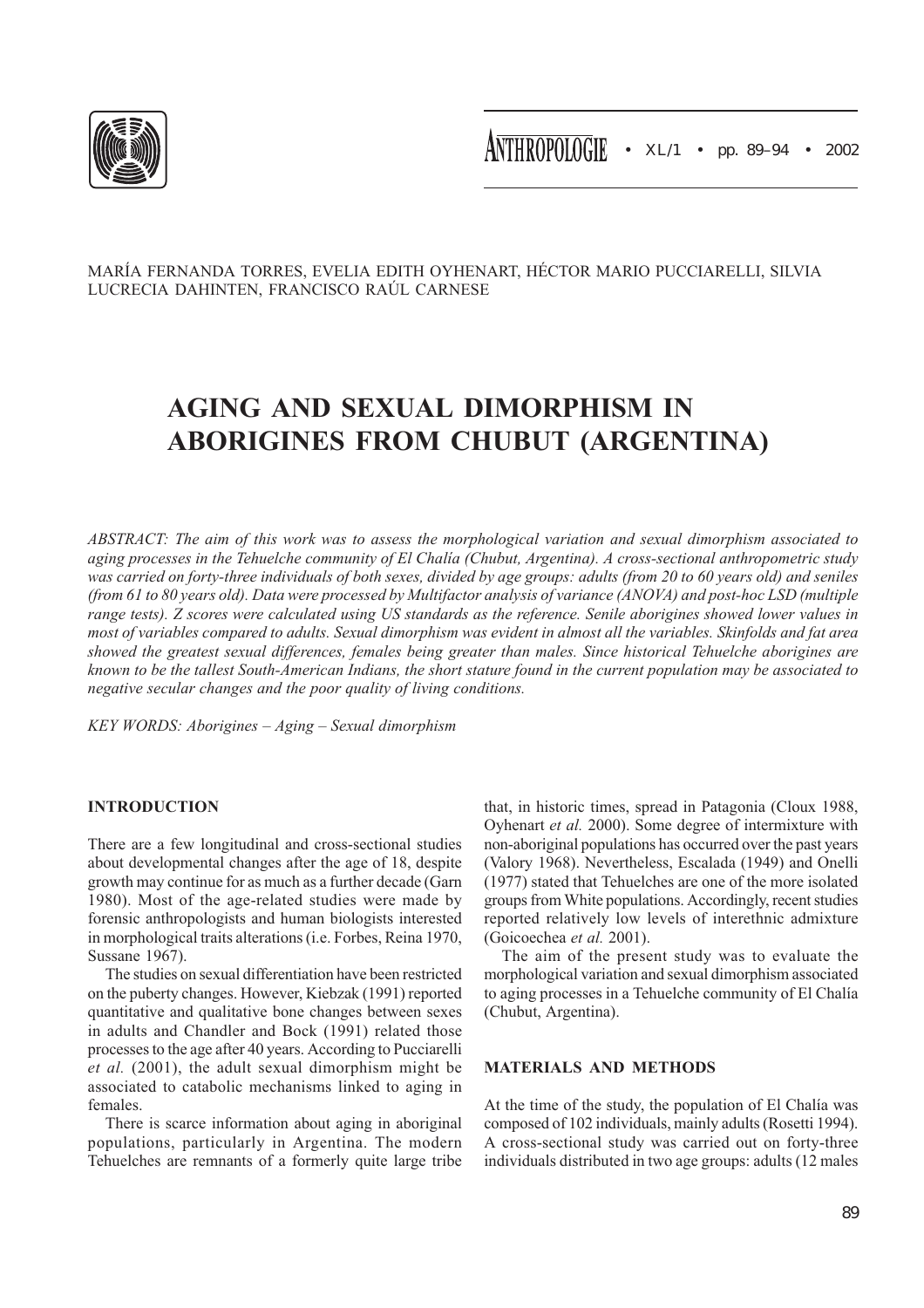and 12 females, from 20 to 60 years of age) and seniles (12 males and 7 females, from 61 to 80 years of age). Like other studies on indigenous populations (Bogin et al. 1992, Eveleth et al. 1974), the small sample size does not invalidate the highly descriptive value, as it comprises almost the whole of the adult-senile population (80%). The following variables were measured: body weight (lever scale  $\pm 100$ g precision); standing height, (anthropometer, 1mm of precision); sitting height, between the seating

|  | TABLE 1. Test of Kolmogorov-Smirnov for one sample. |  |
|--|-----------------------------------------------------|--|
|--|-----------------------------------------------------|--|

| <b>Variable</b>         | z         |
|-------------------------|-----------|
| Body weight             | $0.81$ ns |
| Standing height         | $0.67$ ns |
| Sitting height          | $0.44$ ns |
| Upper arm circumference | $0.69$ ns |
| Elbow breadth           | $0.77$ ns |
| Triceps skinfold        | $0.86$ ns |
| Subscapular skinfold    | $1.14$ ns |
| Body mass index         | $1.02$ ns |
| Upper arm muscle area   | $0.73$ ns |
| Upper arm fat area      | $1.15$ ns |
| ns: non-significant     |           |

TABLE 2. Mean and Standard Deviation (SD) values.

surface and the Vertex (anthropometer and anthropometric stool of 50 cm height); upper-arm circumference, at the left arm midway (measuring steel tape, 1mm of precision); elbow breadth, maximum bicondylar width of the humerus (sliding caliper, 1 mm of precision); triceps skinfold, on the left arm, at the same level as the upper-arm circumference (Lange caliper, 1 mm of precision); subscapular skinfold, measured at 15–20 mm below the left scapula (Lange caliper, 1 mm of precision). Body mass and sitting height indexes (see Frisancho 1993), and upper arm muscle and fat areas (see Bolzán et al. 1999) were calculated.

The goodness of fit for the frequency distributions was evaluated by the Kolmogorov-Smirnov test. Z scores were estimated, according to the US standards (Frisancho 1993). Multifactor ANOVA tests were applied on standardized data and in significant cases, post-hoc comparisons (LSD tests). The relative sex variation was calculated by Percent Differences between Means (PDM) (see Oyhenart et al. 2000). The statistical work was performed using the SYSTAT 7.0 package.

#### **RESULTS**

Data distributions did not diverge from normal values (Table 1). Mean and standard deviations are listed in Table 2. Significant differences in function of age were

|                               | <b>ADULT</b> |           |                | <b>SENILE</b> |              |           |                |       |
|-------------------------------|--------------|-----------|----------------|---------------|--------------|-----------|----------------|-------|
| Variable                      | <b>Males</b> |           | <b>Females</b> |               | <b>Males</b> |           | <b>Females</b> |       |
|                               | Mean         | <b>SD</b> | Mean           | <b>SD</b>     | Mean         | <b>SD</b> | Mean           | SD.   |
| $\overline{Body}$ weight (kg) | 74.43        | 19.29     | 70.03          | 16.64         | 71.79        | 20.58     | 57.91          | 16.16 |
| Standing height (mm)          | 1639.30      | 75.01     | 1495.1         | 77.47         | 1611.58      | 64.14     | 1474.4         | 67.68 |
| Sitting height (mm)           | 867.08       | 46.89     | 798.75         | 29.91         | 848.42       | 33.99     | 780.71         | 38.43 |
| Upper arm circumference (mm)  | 294.00       | 31.91     | 297.25         | 40.19         | 278.67       | 48.23     | 265.29         | 34.92 |
| Elbow breadth (mm)            | 66.01        | 7.53      | 60.42          | 6.92          | 68.75        | 4.88      | 60.86          | 4.38  |
| Triceps skinfold (mm)         | 13.83        | 9.17      | 26.01          | 6.47          | 10.58        | 6.41      | 19.29          | 9.69  |
| Subscapular skinfold (mm)     | 15.42        | 5.57      | 25.51          | 9.32          | 13.51        | 5.95      | 17.86          | 10.73 |
| Body mass index               | 27.58        | 6.11      | 31.36          | 7.26          | 27.39        | 6.48      | 26.45          | 6.04  |
| Upper arm muscle area         | 50.16        | 6.79      | 37.56          | 9.28          | 48.86        | 15.02     | 33.56          | 5.74  |
| Upper arm fat area            | 21.36        | 17.04     | 39.34          | 14.14         | 15.72        | 11.71     | 26.68          | 16.82 |

TABLE 3. Analysis of Variance (ANOVA).

| Variable                | Age       | <b>Sex</b> | <b>Interaction</b> |
|-------------------------|-----------|------------|--------------------|
| Body weight             | $1.61$ ns | $2.48$ ns  | $0.67$ ns          |
| Standing height         | $1.16$ ns | $39.21$ ** | $0.03$ ns          |
| Sitting height          | $2.41$ ns | $33.04$ ** | $0.01$ ns          |
| Upper arm circumference | $3.59$ ns | $0.17$ ns  | $0.44$ ns          |
| Elbow breadth           | $0.66$ ns | $11.78$ ns | $0.35$ ns          |
| Triceps skinfold        | $4.11*$   | $18.01$ ** | $0.51$ ns          |
| Subscapular skinfold    | $3.82$ ns | $8.71$ **  | $1.37$ ns          |
| Body mass index         | $1.55$ ns | $0.48$ ns  | $1.32$ ns          |
| Upper arm muscle area   | $0.68$ ns | $18.71$ ** | $0.18$ ns          |
| Upper arm fat area      | $3.87$ ns | $9.66$ **  | $0.57$ ns          |

\* < p 0,05; \* \* < p 0,01; ns: non-significant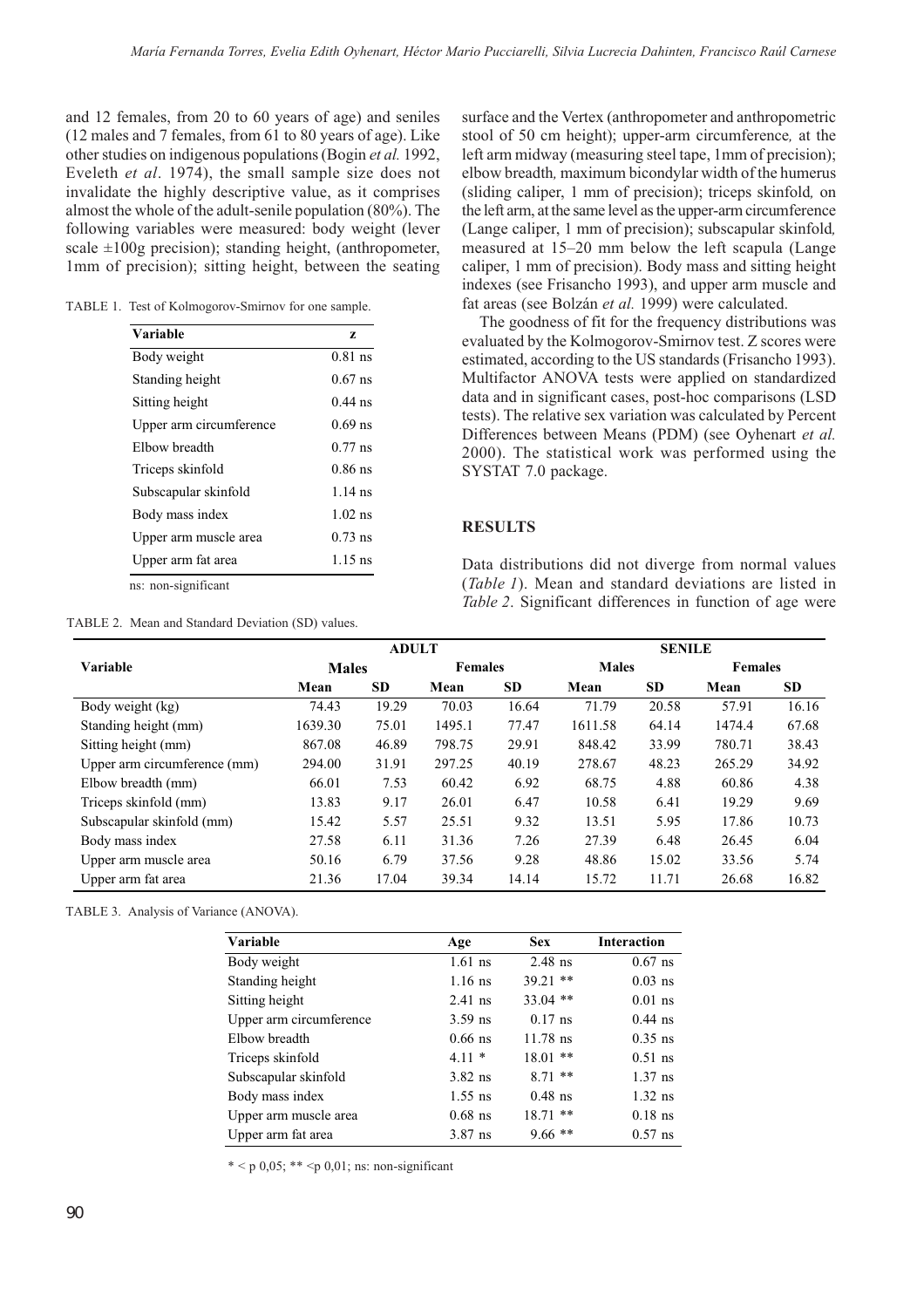found only in tricipital skinfold, while sex showed significant differences for standing and sitting heights, triceps and subscapular skinfolds, upper-arm muscle and upper-arm fat areas. There was no interaction between factors (Table 3).

Sexual comparisons were significant in standing and sitting heights, tricipital skinfold, elbow breadth and upper arm muscle area in both age groups. Subscapular skinfold and upper arm fat area were significant only in adults (Figure 1).

Except standing height, z scores values were similar to the reference (Figures 2 and 3).

#### DISCUSSION

Many physiological phenomena evidence age-related changes and a high variation within and between populations (Harper, Crews 2000). Bailey (1991) and Garn (1994) reported that when we grow older, the general tendency is toward greater robusticity in body size and increased percentage of body fat until the late 60s, after that the percentage of body fat decreases. Concurrent with increasing amount of body fat, fat-free mass tends to decrease with age. Thus, muscles become weak and bones

FIGURE 1. Percent differences between means (%) for sexual comparisons. Whites:  $p < 0.05$ ; hatches:  $p < 0.01$ ; bw: body weigth; h: height; sh: sitting height; uac: upper arm circumference; eb: elbow breadth; ts: triceps skinfold; ss: subscapular skinfold; bmi: body mass index; uama: upper arm muscle area; uafa: upper arm fat area.



demineralize in many elderly adults (Anderson 1995, Forbes, Reina 1970, Goodpaster et al. 2001, Stini 1990, 1995). Such age-related changes were found between adults and senile Tehuelche individuals, being particularly evident in tricipital skinfold.

Antoszewska and Wolanski (1992) reported that differences between males and females increase with age, at least until adulthood. In accordance, in the present study most of dimensions were dimorphic. However, they did not follow the same pattern. Skinfold tissues and fat area showed the greatest sexual differences (females greater than males) followed by muscle and bone tissues (males greater than females). At variance, a reduced sexual dimorphism was found in body weight, which may be related to a greater bone and muscle and lesser fat mass in men than in women. In contraposition to the adolescence one, this late dimorphism appears to be a result of differentiation processes acting during the latest stages of the life cycle (Pucciarelli et al. 2001). Thus, sexual dimorphism in bone tissues could be explained because of the greater bone mass loss in women following menopause (Drinkwater 1994, Reeve et al. 1999).

FIGURE 2. Mean z-scores for height (triangles), elbow breadth (circles), and sitting height index (crosses) in both sexes.

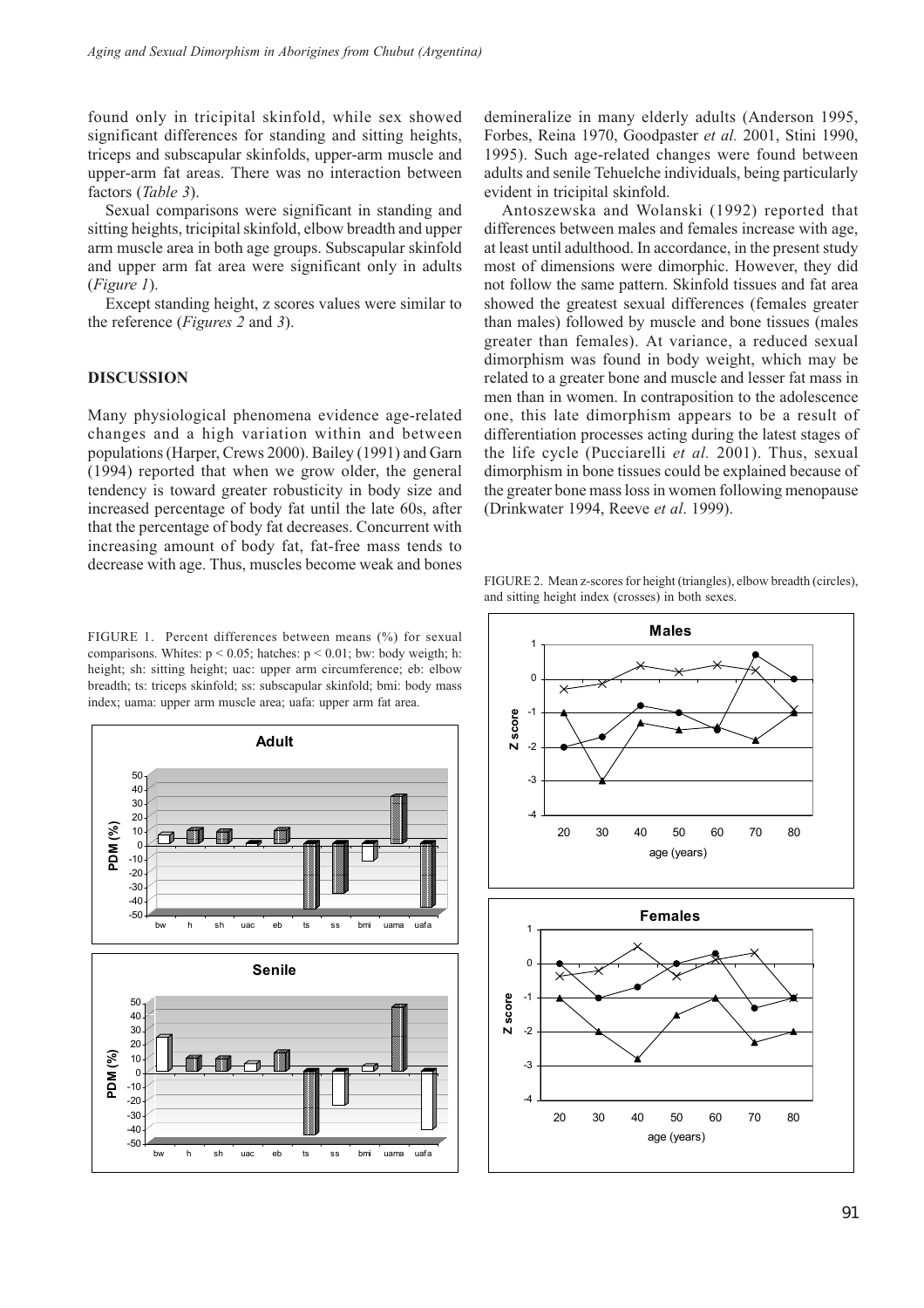FIGURE 3. Mean z-scores for subscapular skinfold (triangles), fat area (squares), muscle area (circles), and body weight (crosses) in both sexes.



Although Tehuelche individuals were similar to the reference, stature remained below it. It is interesting to note that ancient Patagonian aboriginal populations were described as the tallest of South America (Johnston, Schell 1979, Stinson 1990). The earliest descriptions came from the first Europeans who established contact during the 16th century, and gave rise to the American myth of Patagonian gigantism (Pigafetta 1800). However, this information was never tested and it was probably biased towards the tallest individuals who impressed the Europeans (Hernández et al. 1998). Furthermore, during the 18th and 19th centuries, several ethnographical expeditions gave more accurate data (i.e. Falkner 1774, Lista 1894). Nevertheless, some methodological aspects, such as uncertain sample origin and the measurement techniques employed, made those descriptions of limited scientific application (Hernández et al. 1998). The most accurate height measurements in male skeletal remains seem to be between 174 and 190 cm (Hernández et al. 1998, Martinic 1995). Besides those data belonging to the southern continental populations, González et al. (1999) noted a strong homogeneity between pre-contact north and southern groups, explained by a common origin and/or genetic flow due to migration. Although comparisons between ethnographic-prehistoric evidence and the current Tehuelche population must be non-linear, a remarkable reduction of stature is observed. Reduced body size – from generation to generation – may

be associated to a negative secular trend reflecting changes in the quality of the environment in which the individuals grew up (Tobias 1985, Wolanski 1985). A previous work on subadults in this population has found a significant reduction of sexual dimorphism (Oyhenart et al. 2000) supporting the hypothesis of a stressful environment (Stini 1969).

We conclude that the biology of Tehuelche population might be interpreted as a mirror of living conditions (Tanner 1986, Bogin, Keep 1999). The disarticulation and territorial retreat after the Conquest affected strongly the quality and lifestyle of these Amerindians.

#### ACKNOWLEDGEMENTS

The authors express their gratitude to the aboriginal community of El Chalía for their highly valuable collaboration.

This work was supported by a grants from Consejo Nacional de Investigaciones Científicas y Técnicas (CONICET) and Secretaría de Ciencia y Técnica of the Universidad de Buenos Aires (UBACYT).

## **REFERENCES**

- ANDERSON J. J. B., 1995: Development and maintenance of bone mass through the life cycle. In: J. J. B. Anderson, S. C. Garner (Eds.): Calcium and Phosphorus in Health and Disease. Pp. 265–288. CRC Press, Boca Raton.
- ANTOSZEWSKA A., WOLANSKI N., 1992: Sexual dimorphism in newborns and adults. Studies in Human Ecology 10: 23–38.
- BAILEY S. M., 1991: Theoretical considerations in the measurement and interpretation of change in adult dimensions. In: J. Himes (Ed.): Anthropometric Assessment of Nutritional Status. Pp. 51–82. Wiley-Liss, Inc, New York.
- BOGIN B., KEEP R., 1999: Eight thousand years of economic and political history in Latin America revealed by anthropometry. Annals of Human Biology 26: 333–351.
- BOGIN B., WALL M., MAC VEAN R., 1992: Longitudinal analysis of adolescent growth of Ladino and Mayan school children in Guatemala: Effects of environment and sex. Amer. J. of Phys. Anthrop. 89: 447–457.
- BOLZÁN A. G., GUIMAREY L. M., FRISANCHO A. R., 1999: Study of growth in rural schoolchildren from Buenos Aires (Argentina) using upper arm muscle area by height and other anthropometric dimensions of body composition. Annals of Human Biology 29: 185–193.
- CHANDLER P. J., BOCK R. D., 1991: Age changes in adult stature: trend estimation from mixed longitudinal data. Annals of Human Biology 18: 433–440.
- CLOUX H. E., 1988: Población indígena de la República Argentina. Aporte a las consideraciones sobre la situación indígena argentina. Informe del Ministerio de Salud y Acción Social. Buenos Aires.
- DRINKWATER B. L., 1994: Does physical activity play a role in preventing osteoarthritis? Research Quarterly for Exercise and Sport 65: 197–206.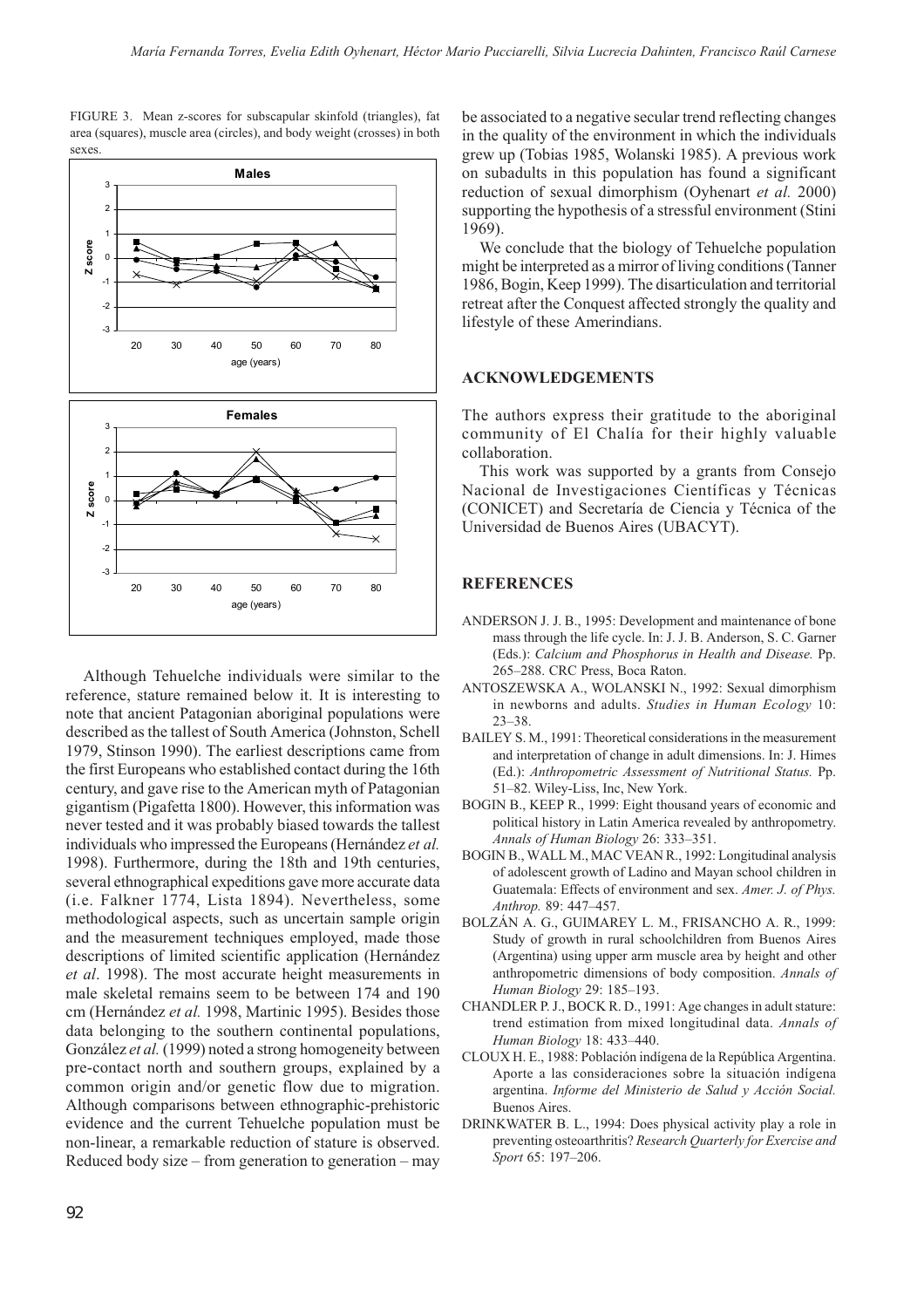- ESCALADA F. A., 1949: El Complejo Tehuelche. Estudios de Etnografía Patagónica, Instituto Superior de Estudios Patagónicos. Editorial Coni, Buenos Aires.
- EVELETH P. B., SALZANO F. M., DE LIMA P. E., 1974: Child growth and adult physique in Brazilian Xingu Indians. Amer. J. of Phys. Anthrop. 41: 95–102.

FALKNER T., 1774: A Description of Patagonia. Hereford.

- FORBES G. B., REINA J. C., 1970: Adult lean body mass declines with age: some longitudinal observations. Metabolism 19: 653– 663.
- FRISANCHO A. R., 1993: Anthropometric Standards for the Assessment of Growth and Nutritional Status, 2nd Ed. The University of Michigan Press, Ann Arbor.
- GARN S. M., 1980: Human growth. Annual Review of Anthropology 9: 275–292.
- GARN S. M., 1994: Fat, lipid and blood pressure changes in adult years. In: D. E. Crews, R. M. Garruto (Eds.): Biological Anthropology and Aging: Perspectives on Human Variation over the Life Span. pp. 301–320. Oxford University Press, Oxford.
- GOICOECHEA A. S, CARNESE F. R., DEJEAN C., AVENA S.
- A., WEIMER T. A., FRANCO M. H. L. P., CALLEGARI-JACQUES
- S. M., ESTALOTE A. C., SIMOES M. L. M. S., PALATNIK M.,
- SALZANO F. M., 2001: Genetic relationships between Amerindian populations of Argentina. Amer. J. of Phys. Anthrop. 115: 133–143.
- GONZÁLEZ R., ZAVATI J., DAHINTEN S., 1999: Divergencia biológica entre cazadores-recolectores de la Patagonia argentina. Revista Espańola de Antropología Biológica 20: 25–40.
- GOODPASTER B. H., CARLSON C. L., VISSER M., KELLEY
- D. E., SCHERZINGER A., HARRIS T. B., STAMM E., NEWMAN
- A. B., 2001: Attenuation of skeletal muscle and strength in the elderly: The Health ABC Study. J. of Applied Physiology 90: 2157– 2165.
- HARPER G. J., CREWS D. E., 2000: Aging, senescence, and human variation. In: S. Stinson, B. Bogin, R. Huss-Asmore, D. O'Rourke (Eds.): Human Biology. An Evolutionary and Biocultural Perspective. Pp. 465–505. Wiley-Liss, Inc, New York.
- HERNÁNDEZ M., GARCÍA-MORO C., LALUEZA-FOX C., 1998: Brief Communication: Stature Estimation in Extinct Aónikenk and the Myth of Patagonian Gigantism. Amer. J. of Phys. Anthrop. 105: 545–551.
- JOHNSTON F. E, SCHELL L. M., 1979: Anthropometric variation of Native American children and adults. In: W. S. Laughlin, A. B. Harper (Eds.) The First Americans: Origins, Affinities and Adaptations. Pp. 275–291. G. Fischer, New York.
- KIEBZAK G. M., 1991: Age-related bone changes. Experimental Gerontology 26: 171–187.
- LISTA R., 1894: Una Raza Que Desaparece, Los Indios Tehuelches. Buenos Aires.
- MARTINIC M., 1995: Los Aonikenk: Historia y Cultura. Ediciones Universidad de Magallanes, Punta Arenas.
- ONELLI C., 1977: Trepando Los Andes. Marymar, Buenos Aires.
- OYHENART E. E., TORRES M. F., PUCCIARELLI H. M.,
- DAHINTEN S. L., CARNESE F. R., 2000: Growth and sexual dimorphism in aborigines from Chubut (Argentina). I. Body Analysis. Acta Medica Auxologica 32: 105–113.
- PIGAFETTA A. P. V., 1800: Primo Viaggio Intorno Al Globo Terracqueo. Milano.
- PUCCIARELLI H. M., OYHENART E. E., SOSA J. A., MIGUEL
- R., ABILLEIRA E. L., BAVARO S. F., 2001: Effect of aging on sexual dimorphism of the human skeleton. A multivariate analysis. Acta Medica Auxologica 33: 51–59.
- REEVE J., WALTON J., RUSSELL L. J., LUNT M., WOLMAN
- R., ABRAHAM R., JUSTICE J., NICHOLLS A., WARDLEY-
- SMITH B., GREEN J. R., MITCHELL A., 1999: Determinants of the first decade of bone loss after menopause at spine, hip and radius. QJM 92: 261–273
- ROSETTI H., 1994: Plan de atención odontológica para nińos "Bienvenida Salud". Ministerio de Bienestar Social, provincia de Chubut, Argentina.
- STINI W. A., 1969: Nutritional stress and growth: sex difference in the adaptive response. Amer. J. of Phys. Anthrop. 31: 417–426.
- STINI W. A., 1990: Osteoporosis: etiologies, prevention and treatment. Yearbook of Phys. Anthrop. 33: 151–194.
- STINI W. A., 1995: Osteoporosis in biocultural perspective. Annual Review of Anthropology 24: 397–421.
- STINSON S., 1990: Variation in body size and shape among South American Indians. Amer. J. of Hum. Biol. 2: 37–51.
- SUSSANE C., 1967: Les changements de la taille liés ŕ l'âge (Phénomčnes normaux de sénescence. L'Anthropologie 2: 297– 316.
- TANNER J., 1986: Growth as a mirror for the conditions of society: secular trends and class distinctions. In A. Demirjian (Ed.): Human Growth: A Multidisciplinary Review. Pp. 3–34. Taylor and Francis, London.
- TOBIAS P. V., 1985: The negative secular trend. J. of Hum. Evol. 14: 347–356.
- VALORY D., 1968: Notas sobre la antropología y demografía de las tribus fueguinas. América Indígena 28: 653–674.
- WOLANSKI N., 1985: Secular trend, secular changes or long-term adaptational fluctuations? Acta Medica Auxologica 17: 7–19.

Dr. María Fernanda Torres Sección Antropología Biológica Instituto de Ciencias Antropológicas Facultad de Filosofía y Letras Universidad de Buenos Aires Argentina